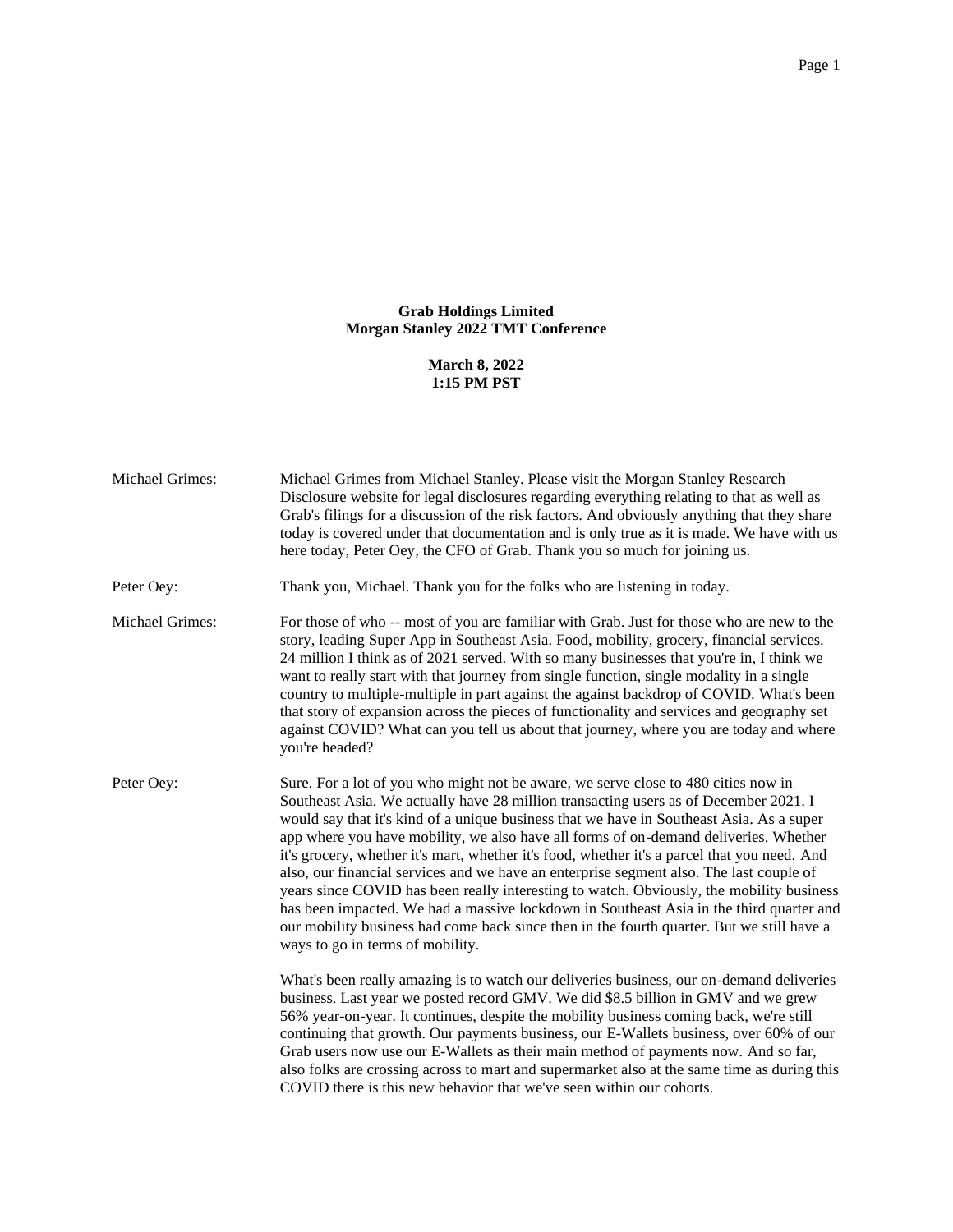|                 | I would say COVID has accelerated a lot of our deliveries business, which is still a very<br>young business. It's only actually less than 4 years old, our deliveries business. And we<br>were a lot later to coming to Southeast Asia, but yet also, we've been able to have very<br>strong market share. Over half of Southeast Asia when it comes to deliveries, food<br>delivery, use Grab as the main platform today, so we're quite proud of that. We've<br>worked had at that, but we still have ways to go also at the same time. There's still a big<br>opportunity in Southeast Asia.                                                                                                                                                                                                                                                                                                                                                                                                                                                                                                                                                                                                                                                                                                                                                                                                                              |
|-----------------|------------------------------------------------------------------------------------------------------------------------------------------------------------------------------------------------------------------------------------------------------------------------------------------------------------------------------------------------------------------------------------------------------------------------------------------------------------------------------------------------------------------------------------------------------------------------------------------------------------------------------------------------------------------------------------------------------------------------------------------------------------------------------------------------------------------------------------------------------------------------------------------------------------------------------------------------------------------------------------------------------------------------------------------------------------------------------------------------------------------------------------------------------------------------------------------------------------------------------------------------------------------------------------------------------------------------------------------------------------------------------------------------------------------------------|
| Michael Grimes: | How would we talk about the competitive environment then in each of the businesses?<br>Competitively, where do they sit today?                                                                                                                                                                                                                                                                                                                                                                                                                                                                                                                                                                                                                                                                                                                                                                                                                                                                                                                                                                                                                                                                                                                                                                                                                                                                                               |
| Peter Oey:      | Sure. If you look at our mobility business today, we have a very strong market share.<br>We're up $70\%$ + in terms of mobility across Southeast Asia, across the 480 cities that we<br>operate in today. If you look at our deliveries business, over half like I mentioned before.<br>I would say that the delivery is more intense when it comes to competition. You've got<br>multiple regions, a couple of big regional players in Southeast Asia. You've got the local<br>players also at the same time. But competition to us actually makes it more fun. And<br>again, makes it more intense, but also at the same time, also makes us a lot sharper in<br>how we operate the business today.                                                                                                                                                                                                                                                                                                                                                                                                                                                                                                                                                                                                                                                                                                                        |
| Michael Grimes: | Is this venture funded or public funded? Like will it change at all if there's any slowdown<br>in the private funding environment? Or is that capital to burn at the core there? Or they're<br>just well-funded and it's going to continue to be highly competitive?                                                                                                                                                                                                                                                                                                                                                                                                                                                                                                                                                                                                                                                                                                                                                                                                                                                                                                                                                                                                                                                                                                                                                         |
| Peter Oey:      | I think with a lot -- two of the regional players that we compete with are public<br>companies today. We'll see how they react. We stick to current marketing environment<br>today. A lot of the smaller players within their own countries are VC funded. Some are<br>private. But we'll see. I mean I think at the moment, we continue just to be heads down<br>and execute the business. Again, that category share that we have today is something that<br>we've built over many years and we continue to execute on that. If you look at our unit<br>economics of our business today, it continues to improve. Our average basket size<br>continues to improve. We're up over 15% in terms of our average basket size. Our<br>monthly transacting users also is growing again, getting back to pre-COVID levels. All<br>those elements are important. We're also improving our unit economics of our business<br>also at the same time. Especially our deliveries. There's such a big opportunity there in<br>our deliveries business today.                                                                                                                                                                                                                                                                                                                                                                            |
| Michael Grimes: | Right. Let's finish up with the competitive environment and I guess then financial<br>services.                                                                                                                                                                                                                                                                                                                                                                                                                                                                                                                                                                                                                                                                                                                                                                                                                                                                                                                                                                                                                                                                                                                                                                                                                                                                                                                              |
| Peter Oey:      | Sure, yeah. The financial services, mainly the space that we play in today is in the<br>ePayment side, our digital wallet payments. In Indonesia we have a brand called OVO<br>that penetrates the Indonesian markets. Outside of Indonesia we have GrabPay all<br>throughout the different countries today. And we've got a fairly good market share<br>actually. We are one of the leading E-Wallet players across Southeast Asia. And as I<br>mentioned, over 60% of our Grab platform users today use our wallet today as their main<br>method to transact on our platform today. Our off-platform business also, which is<br>outside of our Grab ecosystem, is also growing and we grew 108% last year year-on-year<br>outside of Indonesia when it comes to our E-Wallet. And also, we have now also<br>introduced other products in financial services, whether it's buy-now/pay later, where out<br>of two markets, Singapore and Malaysia, already that's grown 5x on a year-over-year<br>basis. And also, we've got other countries that we're entering into. We also provide<br>lending. We provide lending to our ecosystem, to our drivers, to our merchants today. If<br>you think about it, we have over 2 million merchants on our platform today. We have<br>over 5 million registered drivers on our shared fleet today across Southeast Asia. That's a<br>big captive audience that we're also servicing. |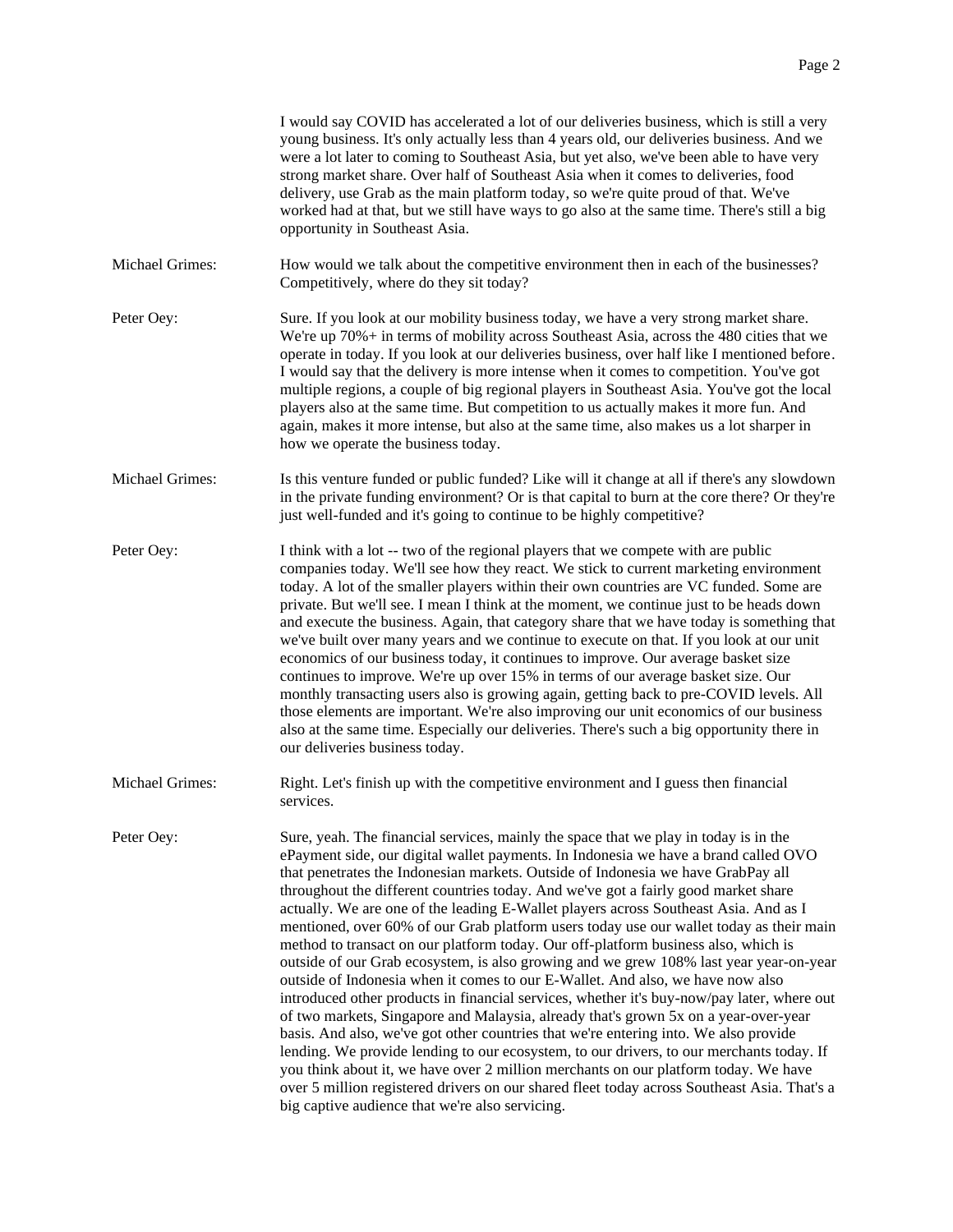| Michael Grimes:        | Advance against earnings type of thing on the lending?                                                                                                                                                                                                                                                                                                                                                                                                                                                                                                                                                                                                                                                                                                                                                                   |
|------------------------|--------------------------------------------------------------------------------------------------------------------------------------------------------------------------------------------------------------------------------------------------------------------------------------------------------------------------------------------------------------------------------------------------------------------------------------------------------------------------------------------------------------------------------------------------------------------------------------------------------------------------------------------------------------------------------------------------------------------------------------------------------------------------------------------------------------------------|
| Peter Oey:             | That's right, yes. Sorry, the --                                                                                                                                                                                                                                                                                                                                                                                                                                                                                                                                                                                                                                                                                                                                                                                         |
| <b>Michael Grimes:</b> | You know the credit.                                                                                                                                                                                                                                                                                                                                                                                                                                                                                                                                                                                                                                                                                                                                                                                                     |
| Peter Oey:             | Exactly. And one of the beauties about the super app is that we have a lot of data on our<br>ecosystem, the folks who are using our platform. The drivers obviously, they are on our<br>platform. Our merchants, they are on our platform. We see a lot of interaction of the data.<br>We have also their e-wallets on our platform. And that gives us a lot of comfort when it<br>comes to lending. We have one of the lowest NPLs when it comes to lending in Southeast<br>Asia today.                                                                                                                                                                                                                                                                                                                                 |
| Michael Grimes:        | We reviewed financial services. If we go to that, the driver and the consumer and the<br>mobility business kind of apart from the competitive environment, just what's the state of<br>that business' recovery, etc.? What can you tell us about the core mobility business?                                                                                                                                                                                                                                                                                                                                                                                                                                                                                                                                             |
| Peter Oey:             | Sure. The mobility business, the third quarter, for those who might not be familiar,<br>Southeast Asia in the third quarter went through a massive lockdown. It was the Delta<br>variant at that time and lot of the governments took more of a harsh measure and a lot of<br>the cities were under massive lockdown. Obviously, the mobility business came to a<br>grinding halt for some of the countries for us. What's been really encouraging is the<br>strong bounce back coming out of that massive lockdown. In the fourth quarter, we saw<br>mobility coming back 45% growth quarter-on-quarter.                                                                                                                                                                                                                |
|                        | Now, as a business, we're still way off where we want to be in terms of pre-COVID.<br>We're still, in Southeast Asia, the borders are still closed to a lot of extent. There is still<br>no tourism coming into Southeast Asia, it's very restricted when you come in. Mobility is<br>growing and now we're going through Omicron in Southeast Asia where actually the<br>cases are peaking also, so we're about a quarter behind developed markets. What's<br>encouraging though watching all of this is that the mobility business continues still to be<br>strengthening. From a month-on-month, on a quarter-on-quarter. We are quite cautiously<br>optimistic about the mobility business.                                                                                                                          |
|                        | And at the same time also, we are continuing to bolster our supply for our drivers also.<br>Given that the bounce back is stronger, we want to make sure that we have enough<br>supply out there also to meet the demand which is growing quite rapidly also at the same<br>time. I would say that in the fourth quarter, we deployed incentive to get drivers back into<br>our platform. We added close to about 100,000 new drivers last quarter. We're actually<br>doing another recruitment this quarter also because we know that demand is going to<br>come back.                                                                                                                                                                                                                                                  |
| Michael Grimes:        | It's going to come back. Take the food business, there was a lot of growth in GMV in<br>2021 and in commissions in Q4, but the profitability has receded a bit. How do you<br>balance that tradeoff and what can you share with us about that business?                                                                                                                                                                                                                                                                                                                                                                                                                                                                                                                                                                  |
| Peter Oey:             | Yeah, sure. The deliveries business has been quite amazing just to watch for us in the last<br>18, 24 months since COVID came upon us. If you look at the deliveries business today,<br>there's 4 pieces of our deliveries business. You've got food delivery which is our core<br>business today. You've got then our supermarket or GrabMart also which is the everyday<br>convenience as well as a grocery shopping. E-shopping also, getting delivered to your<br>house. And then you've got Express, which is our parcel last mile delivery, also.<br>Anything that you need, you would order through the Grab app and get it delivered<br>within 30 miles to your whatever destination that you choose. That business has been<br>growing tremendously. 56% growth on a year-over-year basis and continues to grow |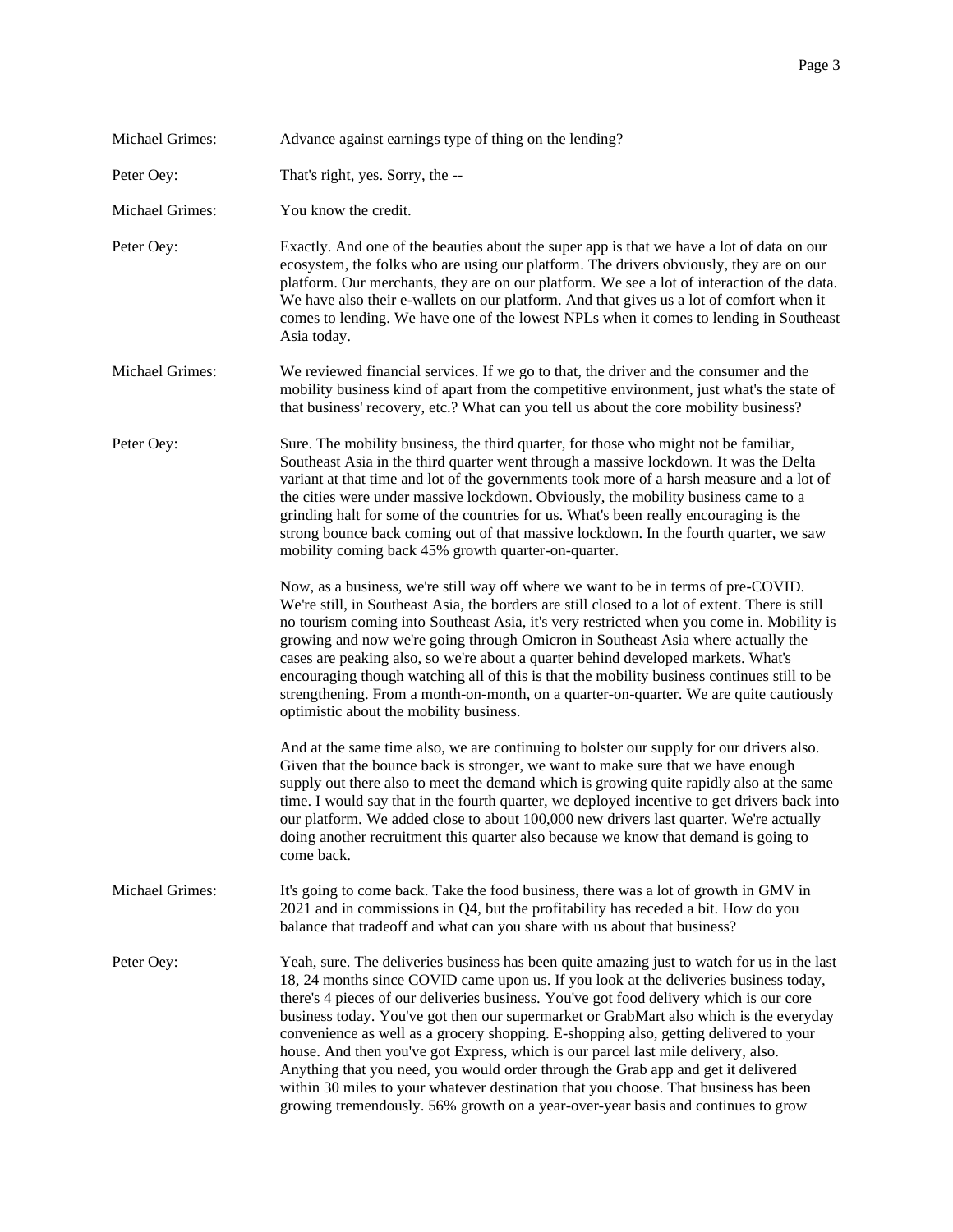despite the mobility coming back.

|                 | Now, if you look at it, it is more intense, the competition landscape is more intense than<br>the mobility business for sure. But at the same time also, given the category relationship<br>that we have, we have been continuing to maintain our market share which is very<br>critical. When we manage our business today, there's 3 things I would look at. One is<br>making sure that category position is maintained. This is important in Southeast Asia.<br>Secondly also that we're growing the business. Our GMV has been growing. Also, our<br>average order value has been growing. Our MTU, monthly transacting users, also has<br>been growing. And thirdly is our unit economics of our business. If you look at our<br>deliveries business last year for an example, we finished at negative 1.5% from an<br>EBITDA margin which is a big improvement to the year before that. If you look at where<br>we are going in terms of our food delivery for an example, I gave guidance out that we'll<br>be breakeven by the first half of 2023 and then our delivery segment by the end of 2023.<br>What's been really interesting for us to watch actually is the delivery business is actually,<br>if you look at the 2, for example 2 specific countries that we have today, it's already at<br>6% EBITDA margin for us today. It's already trading above our guidance today on 2<br>countries that we have on our medium long-term guidance. And if you look at also, we're<br>already profitable 4 out of the 6 countries in our deliveries, so we're feeling pretty good in<br>where deliveries is going. But we're going to continue to also make sure that we invest in<br>the technology and also in the market share that we feel is very important in Southeast<br>Asia. |
|-----------------|------------------------------------------------------------------------------------------------------------------------------------------------------------------------------------------------------------------------------------------------------------------------------------------------------------------------------------------------------------------------------------------------------------------------------------------------------------------------------------------------------------------------------------------------------------------------------------------------------------------------------------------------------------------------------------------------------------------------------------------------------------------------------------------------------------------------------------------------------------------------------------------------------------------------------------------------------------------------------------------------------------------------------------------------------------------------------------------------------------------------------------------------------------------------------------------------------------------------------------------------------------------------------------------------------------------------------------------------------------------------------------------------------------------------------------------------------------------------------------------------------------------------------------------------------------------------------------------------------------------------------------------------------------------------------------------------------------------------------------------------------------------------------------------------|
| Michael Grimes: | You've added a lot of services. We just talked about them all. And you continue to add<br>advertising, mapping, antifraud. What else? Talk about those or other things that you're<br>adding or could or would add.                                                                                                                                                                                                                                                                                                                                                                                                                                                                                                                                                                                                                                                                                                                                                                                                                                                                                                                                                                                                                                                                                                                                                                                                                                                                                                                                                                                                                                                                                                                                                                            |
| Peter Oey:      | I would touch on the mapping first. I think it is quite unique to Grab. If you look at<br>Southeast Asia, it's so diverse and it's 8 markets that we operate, 8 countries that we<br>operate in today. And we've developed our own mapping and that's intentional for us<br>because Southeast Asia is difficult to map. Just how spread out it is, there's thousands of<br>islands. And relying on third party maps actually makes us more inefficient. We have to<br>rely on our own mapping to become more efficient as part of improving our unit<br>economies. If you go to Singapore today, when you open up the app, the Grab app, it's<br>our map that the consumer will see on the Grab app itself. When you're the driver, also<br>has the ability to use our Grab app. And that's important because we mapped Southeast<br>Asia effectively and we've mapped all the little streets that other third parties don't map<br>today. Why? Because for the drivers, they want to get there as quickly as possible and the<br>safest route also. We do that by our own mapping and it's an investment that we're<br>continuing to make.                                                                                                                                                                                                                                                                                                                                                                                                                                                                                                                                                                                                                                                    |
|                 | We also have developed our own antifraud. In Southeast Asia, unfortunately fraud is very<br>apparent. We had to develop our own antifraud tool also that we use internally. We have<br>one of the lowest fraud rates in Southeast Asia today when it comes to people who are<br>using our platform today. We're continuing to invest in that.                                                                                                                                                                                                                                                                                                                                                                                                                                                                                                                                                                                                                                                                                                                                                                                                                                                                                                                                                                                                                                                                                                                                                                                                                                                                                                                                                                                                                                                  |
|                 | Thirdly is advertising. Advertising is a big opportunity for us. It grew over 300% year-<br>over-year last year for us. It's still very early days. We still have a big opportunity and a<br>lot of our merchants are today more and more on our platform, apps platform, because<br>they see a way for them to increase their ability to also earn at the same time also. While<br>we have merchants on our platform also, we also have non-merchants, non-restaurant<br>merchants on our platform today that's using the ad. Brands like Samsung, Apple, we've<br>got also folks like Dyson using the ads platform today because we have such a big reach<br>in Southeast Asia today.                                                                                                                                                                                                                                                                                                                                                                                                                                                                                                                                                                                                                                                                                                                                                                                                                                                                                                                                                                                                                                                                                                        |
| Michael Grimes: | Let's talk about the synergy among the businesses. Some of them are pretty obvious. The                                                                                                                                                                                                                                                                                                                                                                                                                                                                                                                                                                                                                                                                                                                                                                                                                                                                                                                                                                                                                                                                                                                                                                                                                                                                                                                                                                                                                                                                                                                                                                                                                                                                                                        |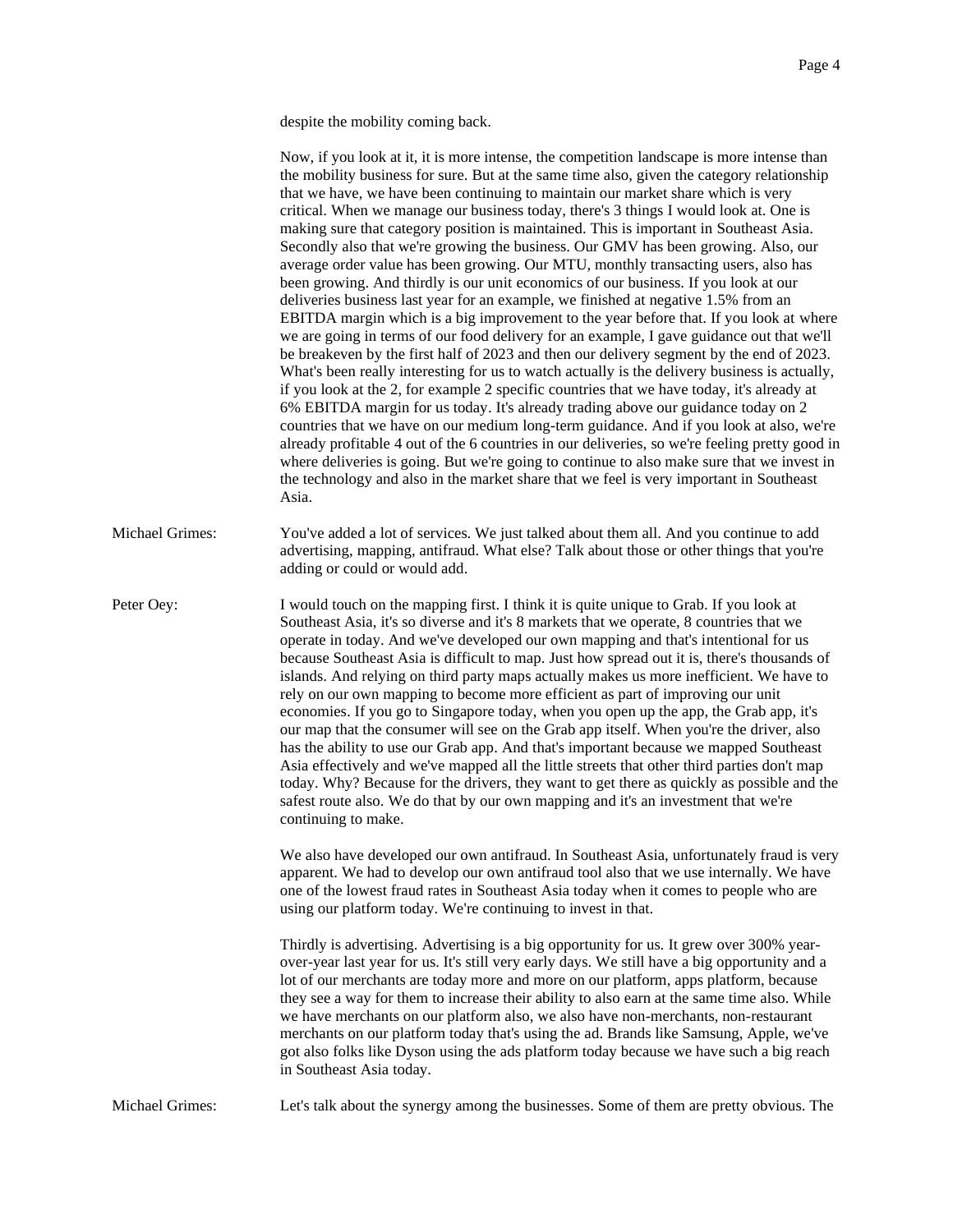|                 | land at the airport and order the food to be there at the hotel when you're there. But what<br>are some of the nonobvious synergy cases between the various offerings since you have<br>so many?                                                                                                                                                                                                                                                                                                                                                                                                                                                                                                                                                                                                                                                                                                |
|-----------------|-------------------------------------------------------------------------------------------------------------------------------------------------------------------------------------------------------------------------------------------------------------------------------------------------------------------------------------------------------------------------------------------------------------------------------------------------------------------------------------------------------------------------------------------------------------------------------------------------------------------------------------------------------------------------------------------------------------------------------------------------------------------------------------------------------------------------------------------------------------------------------------------------|
| Peter Oey:      | Yeah, if you really strip it down, while it sounds many services, actually if you break it<br>down between the 4 segments, it's really the prime use case for Grab user is probably 4<br>use cases today. You've got the ride hailing, and the ride hailing for us has a plethora of<br>different services. Whether you want the premium, you want the shuttle, you want the<br>pool, you want the basic, you want to book for the whole day, you want the hourly rate.<br>Whichever form of transportation you need, we provide the services across Southeast<br>Asia today. Also, we integrate with taxis in Southeast Asia. If you want a taxi, you can<br>use a Grab app too. We have a partnership for example in most countries today with taxi<br>companies. We want to give the consumer the option in terms of being how to get from<br>Point A to Point B all through the app itself. |
|                 | The second point is around deliveries. You've got the second big use case is probably<br>food delivery. And people throughout COVID, obviously that has picked up quite a fair<br>bit. But also, people are starting to transition also now to grocery delivery also. In<br>Southeast Asia the penetration for grocery deliveries is 1%. It's very, very small, with a<br>huge market opportunity today. And if you notice, actually 80% of our grocery folks who<br>are using the platform, come from food today. It's a big crossover between the food to go<br>to grocery.                                                                                                                                                                                                                                                                                                                   |
|                 | And then the third use cases would be definitely the payment side. People are using the<br>wallets as a form of payment whether it's on our platform or when they actually go to a<br>local store, they have the ability to use GrabPay like they do in here where they use<br>ApplePay for an example. GrabPay is very well used across Southeast Asia.                                                                                                                                                                                                                                                                                                                                                                                                                                                                                                                                        |
|                 | And then the fourth use case I would say is also insurance. We have a microinsurance<br>product. We believe in fractionalizing insurance because in Southeast Asia, folks cannot<br>afford a full year's premium, so we've got to break it down for them. We fractionalize the<br>insurance for them, whether it's our drivers, whether it's the consumer, so they're actually<br>able to afford per ride, per transaction those insurance products.                                                                                                                                                                                                                                                                                                                                                                                                                                            |
| Michael Grimes: | On your last earnings, you gave the growth outlook and the profitability outlook. Can you<br>talk us through those targets and the assumptions embedded in them?                                                                                                                                                                                                                                                                                                                                                                                                                                                                                                                                                                                                                                                                                                                                |
| Peter Oey:      | Sure. Three things I would say there. In mobility, I gave an outlook medium term of<br>roughly 12% of our GMV, percentage of GMV margin, which is I would say best in class<br>in the ride hailing space. Actually, we're already there. If you look at last year, we did<br>12.1% margin in the mobility space already and we've actually been profitable now in the<br>mobility business for 9 quarters. We've been at it since the fourth quarter of 2019 and we<br>feel very strong and confident that we'll continue to extend. And we still have the ability<br>once we get back to COVID level also to continue to grow our mobility business to go<br>deeper into Tier 2 and Tier 3 cities. We're predominantly today in Tier 1 cities, 80% of<br>our rides today come from Tier 1 cities throughout Southeast Asia.                                                                    |
|                 | The second is around deliveries. I gave guidance around long term margin, medium to<br>long-term margin of 3%. I would say that's prudent from our perspective. If you combine<br>the advertising segment of ours which is a completely separate segment to deliveries, that<br>has a high margin business and you've got the deliveries. And we're in the 5% to 6%<br>margin of zip code for deliveries, that's inclusive for advertising. And like I mentioned<br>earlier, we're already doing 6% in couple of countries today when it comes to our<br>deliveries margin today. We feel pretty good we can get there. We have our trajectory to<br>get there and our first priority is to make sure that the remaining 2 countries for our<br>delivery segment becomes profitable as quickly as possible.                                                                                     |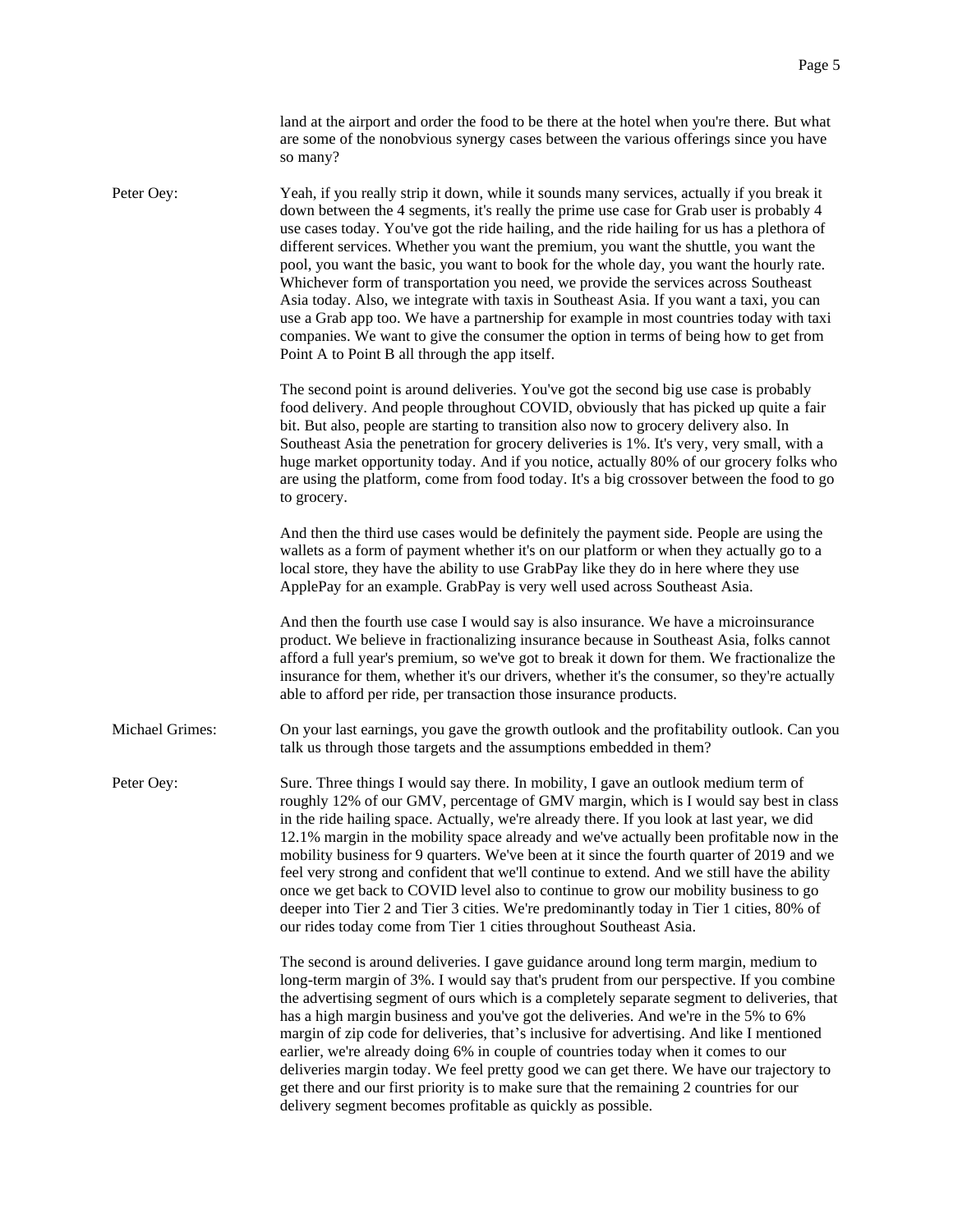|                        | Then in terms of financial services, I didn't give guidance out in terms of margin. It's a<br>longer-term investment for us. We're building out the digibank. For those of you who<br>might not be aware, we've been awarded the digital full retail bank to operate in<br>Singapore and it's a joint venture with Singtel in Singapore where we're the 60% owner.<br>We also have taken a stake in a bank in Indonesia as part of our growth plans in<br>Indonesia into penetrating financial services, as well as we have applied for a banking<br>license in Malaysia also. This is in addition to our ePayments business as well as our<br>traditional lending business today.                                                                                                                                                                                                                                                                                                                                                                                                                                                                                                                                                                                                                                                                          |
|------------------------|-------------------------------------------------------------------------------------------------------------------------------------------------------------------------------------------------------------------------------------------------------------------------------------------------------------------------------------------------------------------------------------------------------------------------------------------------------------------------------------------------------------------------------------------------------------------------------------------------------------------------------------------------------------------------------------------------------------------------------------------------------------------------------------------------------------------------------------------------------------------------------------------------------------------------------------------------------------------------------------------------------------------------------------------------------------------------------------------------------------------------------------------------------------------------------------------------------------------------------------------------------------------------------------------------------------------------------------------------------------|
| <b>Michael Grimes:</b> | You also I think have outlined these top 3 priorities. Hearts $&$ Minds of the users,<br>continuing to invest in your segments, and reducing your cost to serve. What do you<br>mean by each of those and what's the update on those 3 key priorities?                                                                                                                                                                                                                                                                                                                                                                                                                                                                                                                                                                                                                                                                                                                                                                                                                                                                                                                                                                                                                                                                                                      |
| Peter Oey:             | Winning Hearts & Minds is critical for us. And part of that is continuing to invest in our<br>consumer product experience. While it's important because we have a lot of ability to<br>penetrate the market today, Southeast Asia is still in its very early days. It's 5 years<br>behind China. We have 6 in 10 who is underserved today when it comes to financial<br>services. Funny enough, you look at our driver base today, over 50% do not have a bank<br>account. We are the first point of interaction for them to actually have some sort of an<br>electronic payment mechanism today. We have a huge opportunity for us in Winning<br>Hearts & Minds, whether it is the drivers, whether it's the merchant or the consumers.<br>And we do that through the superapp. The consumer has their own superapp, the driver<br>has his own superapp. Our driver base today, we treat them like a shared service fleet. As<br>a driver, you are able to toggle between deliveries and mobility seamlessly. Your next job<br>could be transporting someone from Point A to Point B, your next job could be<br>transporting food from Point A to Point B and/or parcel from Point A to Point B. And<br>that's beauty of our structure today. We've built this infrastructure today where it's a<br>shared fleet so our drivers can basically just toggle. |
|                        | Then secondly on the merchant side, it's important for us they have their own merchant<br>super app also where they have the ability to transact on our platform. We help them to<br>monetize their business. They have advertising also as part of that. All that is critical in<br>making sure that earnings also are increasing. That's winning the hearts of consumers and<br>minds across their supply chain as well as our consumer.                                                                                                                                                                                                                                                                                                                                                                                                                                                                                                                                                                                                                                                                                                                                                                                                                                                                                                                  |
|                        | In terms of lowering cost to serve, there's still a lot of opportunities for us to improve our<br>margins today and our unit economics. And that's through product and technology. We're<br>investing into mapping like I said earlier. We're investing more in terms of batching also,<br>the batching technology so we can actually lower their cost to serve, improve the margin.<br>We're investing in more algorithms in terms of the way we predict our user base. We're<br>also investing into personalization also. Because we have a lot of data on the consumer<br>themselves, we should be in a position to be able to help them and nudge them in terms<br>of interacting on our platform today. Again, part of that is part of our lifetime value<br>monetization as a superapp today. So that's on the lower cost to serve.                                                                                                                                                                                                                                                                                                                                                                                                                                                                                                                   |
|                        | Then just from a market, we still have a lot of opportunities in terms of getting more<br>market share in Southeast Asia today. The penetration is still low. It's 3% mobility, 1%<br>grocery, 12% in food delivery. And Southeast Asia has 660 million people.                                                                                                                                                                                                                                                                                                                                                                                                                                                                                                                                                                                                                                                                                                                                                                                                                                                                                                                                                                                                                                                                                             |
| Michael Grimes:        | You've got a ways to go.                                                                                                                                                                                                                                                                                                                                                                                                                                                                                                                                                                                                                                                                                                                                                                                                                                                                                                                                                                                                                                                                                                                                                                                                                                                                                                                                    |
| Peter Oey:             | Wide open space.                                                                                                                                                                                                                                                                                                                                                                                                                                                                                                                                                                                                                                                                                                                                                                                                                                                                                                                                                                                                                                                                                                                                                                                                                                                                                                                                            |

Michael Grimes: We'll get a microphone keyed up for audience questions. As you're getting ready, if you queue up the first audience question, just what's the -- when you look at the near term,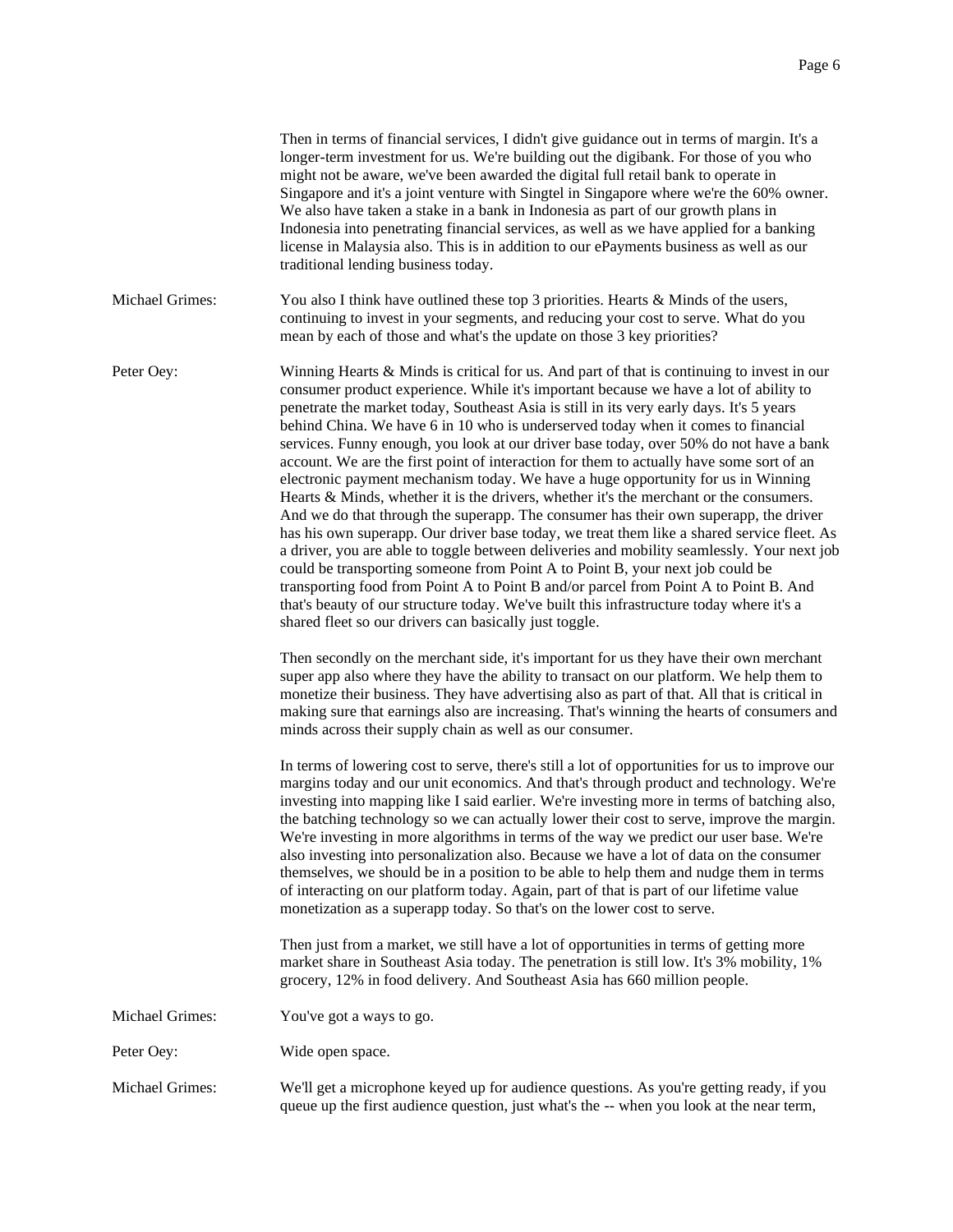|                  | let's call that 2022 or return to whatever normal means, the challenges over that<br>timeframe and then what's the challenges over the longer arc, as we get ready for<br>audience questions?                                                                                                                                                                                                                                                                                                                                                                                                                                                                                                                                                                                                                                                                                                                                                                                                                          |
|------------------|------------------------------------------------------------------------------------------------------------------------------------------------------------------------------------------------------------------------------------------------------------------------------------------------------------------------------------------------------------------------------------------------------------------------------------------------------------------------------------------------------------------------------------------------------------------------------------------------------------------------------------------------------------------------------------------------------------------------------------------------------------------------------------------------------------------------------------------------------------------------------------------------------------------------------------------------------------------------------------------------------------------------|
| Peter Oey:       | Sure. I think for us, really focusing on continuing to be the number one consumer's<br>choice I think is really important. If you look at our market segment that we hit today, it's<br>middle to upper and it's critical for us to continue to do that. Our basket size is 20%<br>higher than our peers today. If you look at our GMV per monthly transacting users, also<br>it's growing. We're going to continue to monetize that opportunity. Going to improve the<br>unit economics of our business. That's one critical piece.                                                                                                                                                                                                                                                                                                                                                                                                                                                                                   |
|                  | And then as we think about longer term also, really just creating a much better product<br>experience as a superapp also and add more services to it. Because if you look at our<br>cohort of data today, the 2016 cohort today spends 5x where it is today. People are using<br>and spending more on our platform and that leads to better retention. If you use 3 or more<br>services today, you are in the 70% zip code of retention for us.                                                                                                                                                                                                                                                                                                                                                                                                                                                                                                                                                                        |
| Michael Grimes:  | What do we have back here? Then we'll go over there next.                                                                                                                                                                                                                                                                                                                                                                                                                                                                                                                                                                                                                                                                                                                                                                                                                                                                                                                                                              |
| Audience Member: | Thanks. My first question is really around financial services. Amongst all the general<br>payment processing, financial services specifically around lending, whether to merchants<br>or consumers, and then insurance means other products. In the near term, or I guess 2 or 3<br>years, how do you expect the contributions between those various products to sort of<br>mix?                                                                                                                                                                                                                                                                                                                                                                                                                                                                                                                                                                                                                                       |
| Peter Oey:       | Yeah, definitely more and more financial services is a big opportunity for us, especially<br>as the Digital Bank continues to launch also in multiple countries for us. Because we<br>know that the banking products are very sticky. Especially deposits. Loans also are very<br>sticky products. As the journey of a consumer continues to transition to more financial<br>services, we see better life-time value of a particular user base. The beauty of our<br>business is we have multiple funnels today. It used to be just mobility and ride hailing,<br>and then we added delivery services and that's another funnel for us. ePayments became<br>another funnel. Then the digibank becomes another funnel for us. We'll continue to<br>utilize all those different funnels for us to be able to continue to give consumers better<br>services, but also get them to spend more also on our platform at the end of the day. But<br>the financial services is a critical piece of that for us moving forward. |
| Audience Member: | Just a quick follow-up on that, one of the challenges it seems like in whether it's<br>consumer lending specifically in a competitive market, is that consumers can borrow on<br>one platform and then go to another platform if they choose default. Which in China, the<br>platform is consolidated, so it's harder actually for consumers to do that. How do you<br>look to solve sort of the issue of fraud and just failure to repay in a more competitive E-<br>Wallet market?                                                                                                                                                                                                                                                                                                                                                                                                                                                                                                                                   |
| Peter Oey:       | Yeah, it's the data. If you look at our -- when we started the lending business., we<br>deliberately started with our drivers and our merchants because we have the data. We<br>know how much they're transacting. We've built a relationship with them. We also have a<br>lot of consumer data. If you look at the digibank that we are creating with our partner<br>with Singtel in Singapore, Singtel has a lot of the SMEs as well as the consumer on that<br>platform, whether it's mobile phone or cable, whether it's landlines, etc. We have a lot of<br>data on the ride hailing and food delivery on our consumer base. Using those data and<br>making sure that we built very strong credit logics. If you look at our NPL today, it's one<br>of the lowest in Southeast Asia today. That's been deliberate. Because we don't lend to<br>everyone and we're okay with that. Because we want to take the most prudent approach,<br>making sure also that our NPL is low.                                     |